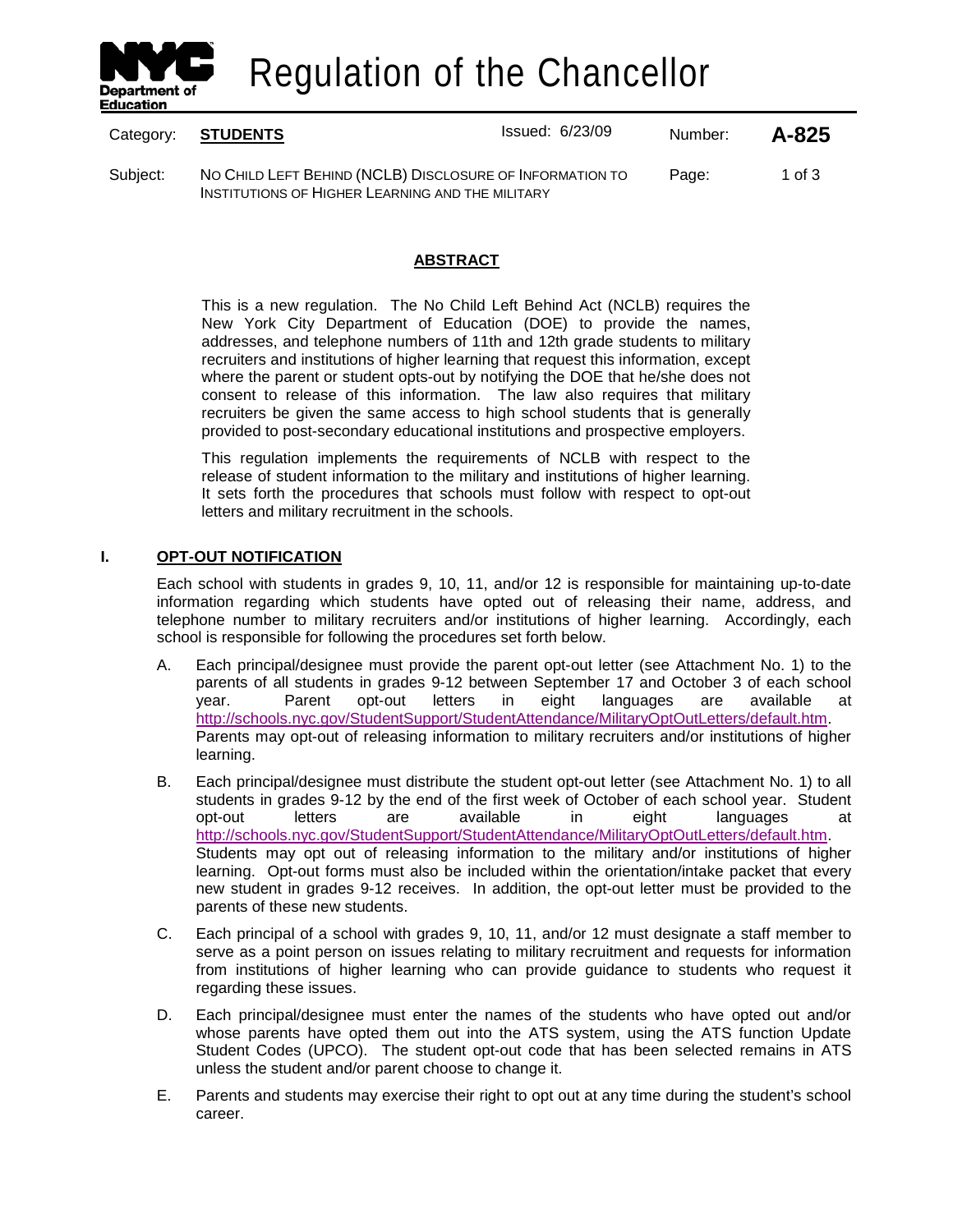

Regulation of the Chancellor

| Category: | <b>STUDENTS</b>                                                                                              | <b>Issued: 6/23/09</b> | Number: | $A - 825$  |
|-----------|--------------------------------------------------------------------------------------------------------------|------------------------|---------|------------|
| Subiect:  | NO CHILD LEFT BEHIND (NCLB) DISCLOSURE OF INFORMATION TO<br>INSTITUTIONS OF HIGHER LEARNING AND THE MILITARY |                        | Page:   | $2$ of $3$ |

- F. Each Principal/designee may elect to distribute opt-out letters to students and parents at additional times during the school year.
- G. Student information will be centrally disseminated to military recruiters upon request during the first week of November. Schools *must not* provide student information to military recruiters and must inform military recruiters who directly request such information to contact their supervising officers in regard to the protocol for obtaining this information. Any further questions or concerns pertaining to military recruiters may be directed to Lilian Garelick, Office of School and Youth Development, Director of Mandated Responsibilities: e-mail: *Igareli@schools.nyc.gov* or telephone: 212-374-6095.
- H. Student information will be disseminated to institutions of higher learning locally, at the school level. Upon request, schools must provide the names, addresses, and telephone numbers of 11th and 12th grade students who have not opted out to institutions of higher education that request such information, unless an opt-out form has been received by the school. In order to generate this information, schools may use the ROPO Report on ATS.
- I. Opt-out information is included in the Bill of Student Rights and Responsibilities in the Citywide Standards of Discipline and Intervention Measures (Discipline Code). In addition, the lesson plans that are provided to schools to teach students about the Discipline Code and the Bill of Student Rights and Responsibilities will include military opt-out information.
- J. Each principal/designee of a school with grades 9, 10, 11, and/or 12 must include, as part of its School and Youth Development Consolidated Plan, the following information: (1) a summary of the school's plans and procedures for access by military recruiters, post-secondary educational institutions and prospective employers; (2) a plan for ensuring that students understand their opt-out rights and receive opt-out forms; and (3) the name of the staff member designated to oversee the plan.

## **II. MILITARY RECRUITMENT**

- A. Federal law requires schools to give military recruiters the same access to students as is given to other educational institutions and prospective employers.
- B. All visitors must follow the procedures in the building safety plan, including signing in and out and holding meetings only in designated locations.
- C. No visitor should be given unfettered access to students in classrooms, cafeterias, gyms, or other areas of the school building.
- D. Information about opportunities in the military should be posted in the same manner and same areas that other educational and career information is posted. Students should generally be provided with information about career, educational, or military opportunities in forums dedicated to that purpose. Classroom time should be used only for instruction.
- E. A list of ''Frequently Asked Questions'' (FAQs) has been prepared to assist guidance counselors and college and career offices in addressing students' questions regarding their rights under the NCLB with respect to military recruitment in the schools. The FAQs are available on the Office of School and Youth Development website: [http://portal.nycboe.net/sites/FinanceAdmin/OSYD/SchoolPortal/StudentSupportServices/NCL](http://portal.nycboe.net/sites/FinanceAdmin/OSYD/SchoolPortal/StudentSupportServices/NCLB/default.aspx) [B/default.aspx.](http://portal.nycboe.net/sites/FinanceAdmin/OSYD/SchoolPortal/StudentSupportServices/NCLB/default.aspx)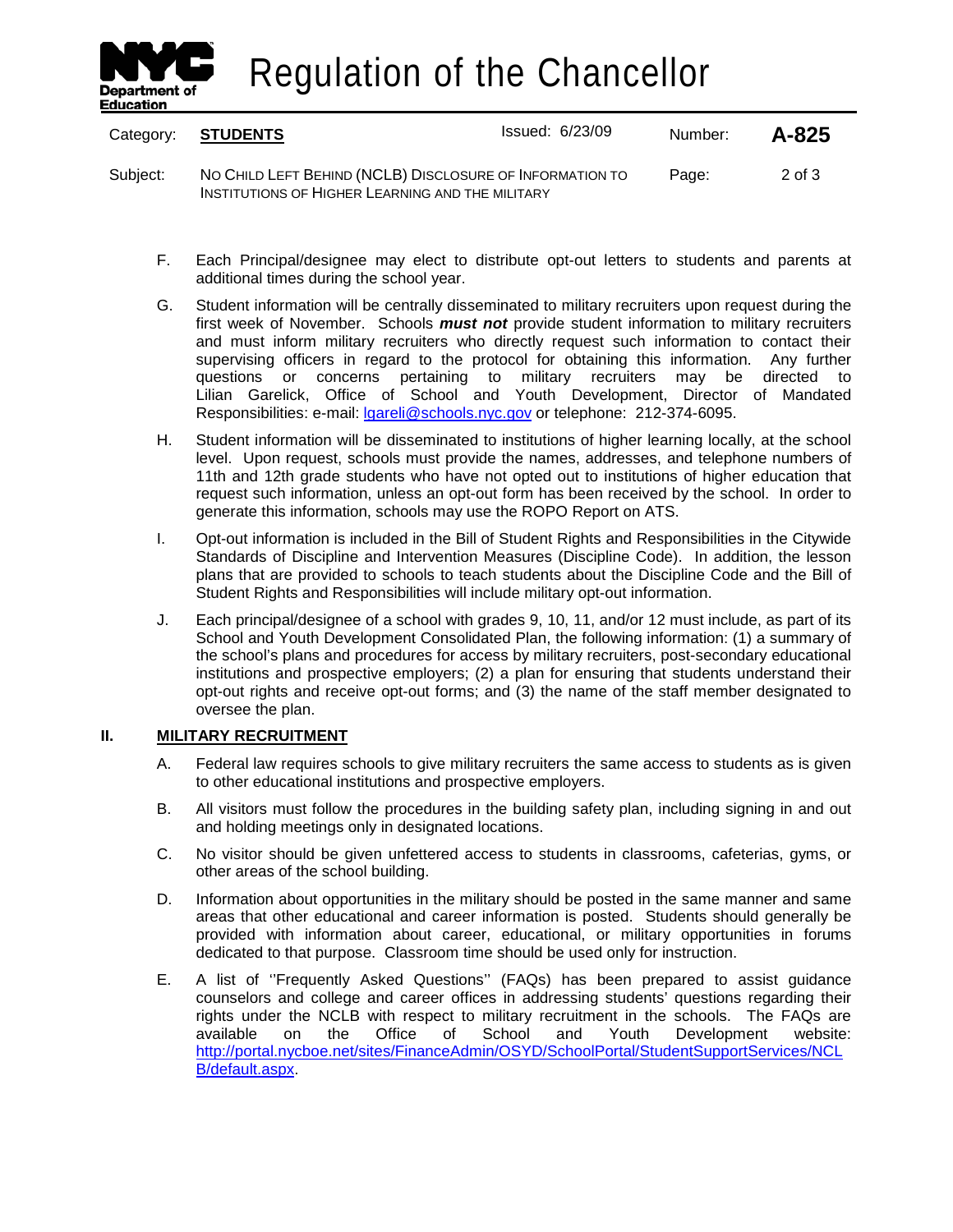

Regulation of the Chancellor

| Category: | <b>STUDENTS</b>                                                                                              | <b>Issued: 6/23/09</b> | Number: | A-825  |
|-----------|--------------------------------------------------------------------------------------------------------------|------------------------|---------|--------|
| Subject:  | NO CHILD LEFT BEHIND (NCLB) DISCLOSURE OF INFORMATION TO<br>INSTITUTIONS OF HIGHER LEARNING AND THE MILITARY |                        | Page:   | 3 of 3 |

# **III. ARMED SERVICES VOCATIONAL APTITUDE BATTERY (ASVAB)**

A small number of NYC public schools administer the ASVAB. Students who take this test are asked to sign a statement authorizing the Department of Defense to score the test and report the results to the student's school. The ASVAB lists eight options for schools with regard to releasing ASVAB results to military recruiters. In order to protect the rights of students and parents to determine how student information is released to the military, it is the policy of the NYC DOE that schools which administer the ASVAB must elect Option 8, which does not permit the results to be released to military recruiters. Students who wish to contact the military after receipt of their scores should contact their guidance counselor for assistance.

## **IV. INQUIRIES**

Inquiries pertaining to this regulation should be addressed to:

| Telephone:   | Office of School and Youth Development                                                | Fax:         |
|--------------|---------------------------------------------------------------------------------------|--------------|
| 212-374-6095 | N.Y.C. Department of Education<br>52 Chambers Street - Room 218<br>New York, NY 10007 | 212-374-5751 |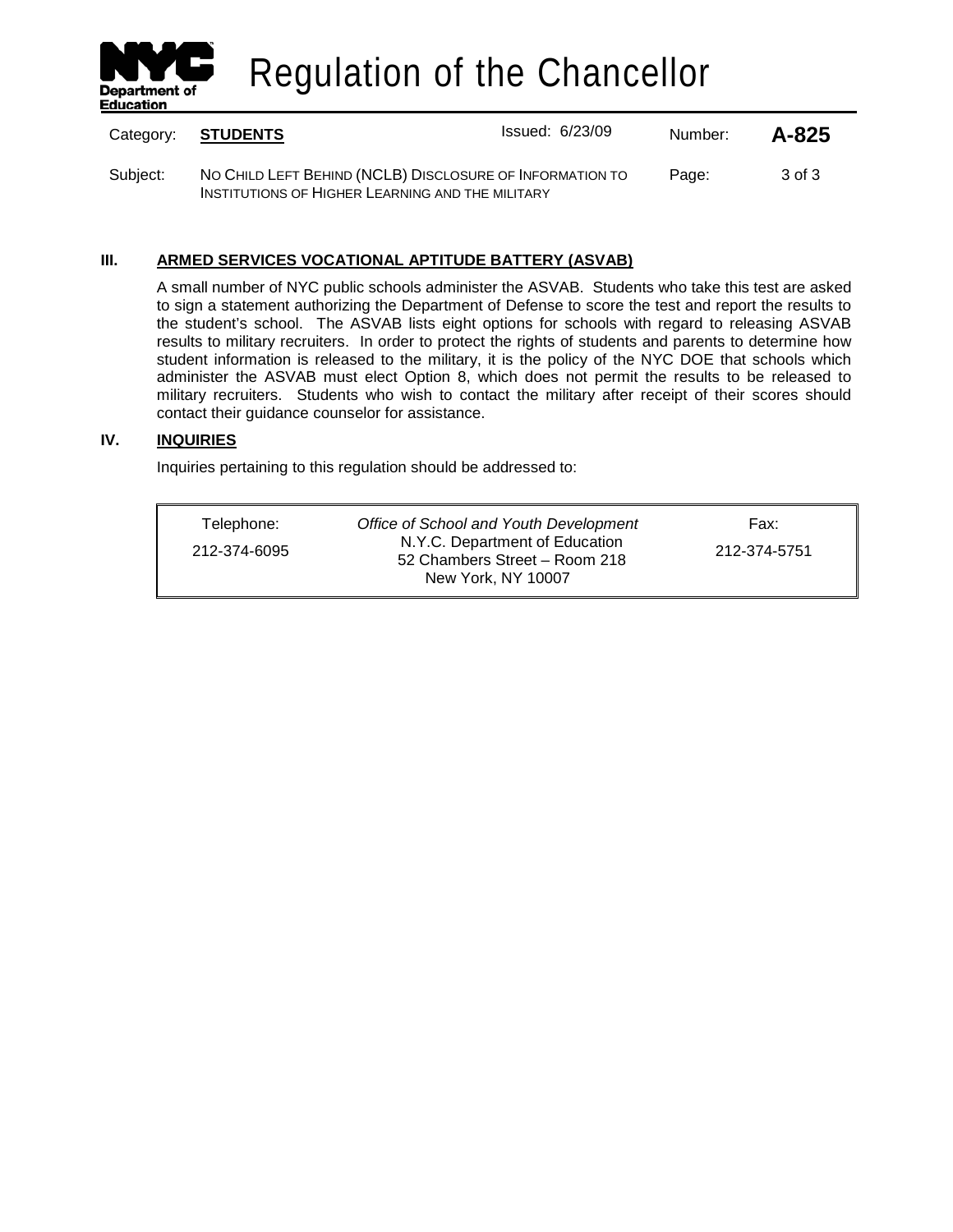

# **OPT-OUT LETTER**

Dear Parent/Guardian and Student:

Federal law requires the New York City Department of Education (DOE) to provide names, addresses, and telephone numbers of 11<sup>th</sup> and 12<sup>th</sup> grade high school students to military recruiters and institutions of higher education that request this information, except where the parent or student opts out by notifying the DOE **in writing** that he/she does not consent to release this information.

While we are committed to protecting the confidentiality of our students, we must comply with the law. Parents/guardians and students who do not want contact information disclosed to military recruiters and/or institutions of higher education **must** fill out the attached form and return it to the school's guidance counselor by **the second Friday of October**. We are required to release contact information to military recruiters and/or institutions of higher education for all 11<sup>th</sup> and 12<sup>th</sup> grade students unless the student or parent/guardian returns the attached opt-out form.

Please be aware that you can change your options at any time. If you do not submit the form now, you may still opt out at **any time**. Please advise the principal in writing if you change your decision at a later date.

For more information or assistance, please refer to Chancellor's Regulation A-825 or contact the Military Recruitment Liaison in your school.

Thank you.

Sincerely,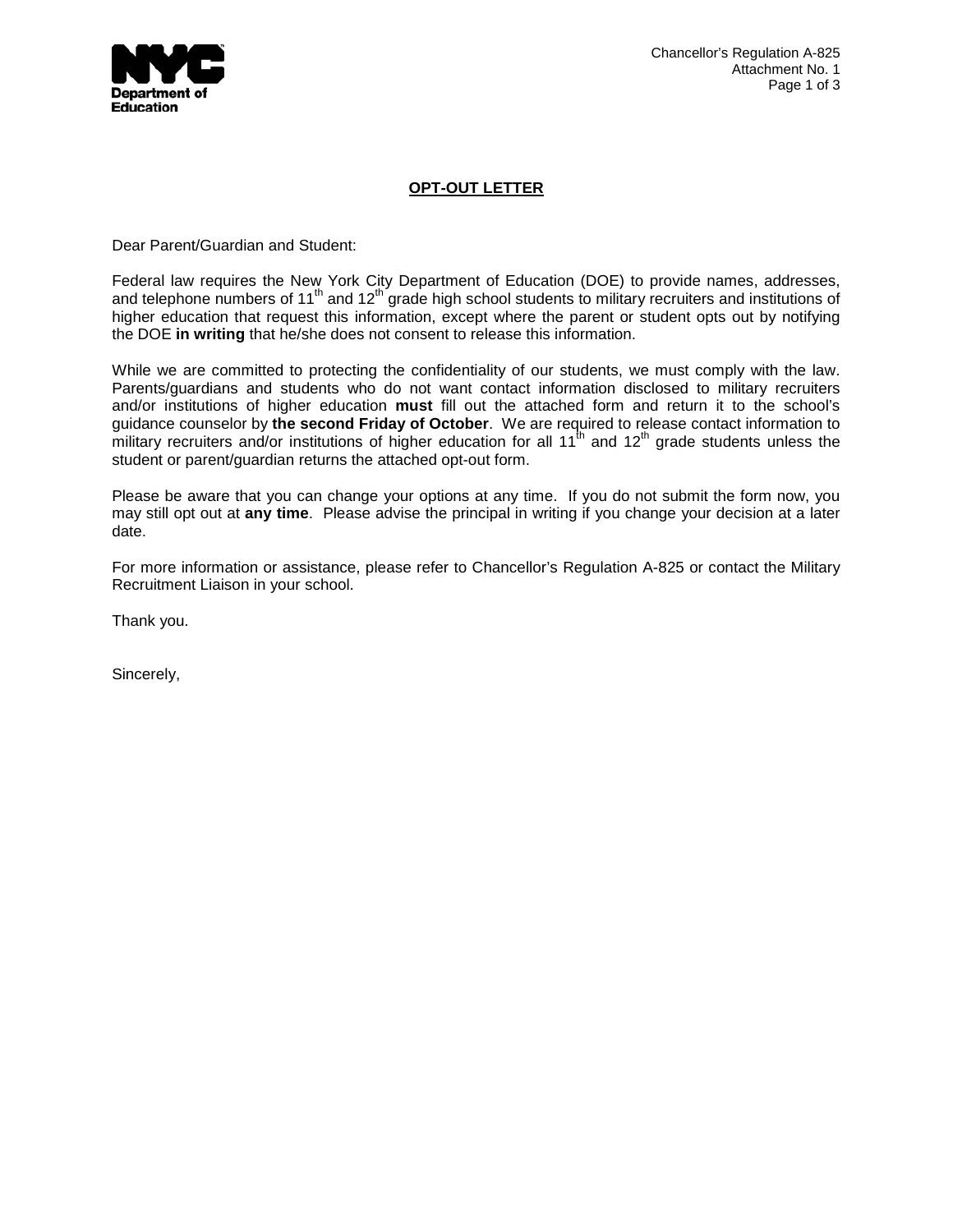

## **PARENTAL OPT-OUT LETTER**

Dear Parent or Guardian:

This form allows you to opt out of releasing your child's information - name, address, and telephone number - to military recruiters and/or institutions of higher education that request this information.

If you do **not** consent to the disclosure of this information, you **must** fill out the attached request form and return it to your child's guidance counselor by **the second Friday of October**. If you do not return the form by this date and your child is in the 11<sup>th</sup> or 12<sup>th</sup> grade, we will release your child's information upon request. However, please be aware that if you choose not to return the form at this time, you may do so at **any time** during your child's school career and the request for non-disclosure will be honored.

Thank you for your cooperation.

Sincerely,

# **PARENTAL OPT OUT FORM**

Please complete the following if you do **not** consent to the release of your child's information - name, address, and telephone number - to military recruiters and/or institutions of higher education that request this information.

Student's Last Name: \_\_\_\_\_\_\_\_\_\_\_\_\_\_\_\_\_\_\_\_\_\_\_\_\_\_\_\_

Student's First Name: \_\_\_\_\_\_\_\_\_\_\_\_\_\_\_\_\_\_\_\_\_\_\_\_\_\_\_\_

Student's Official Class: \_\_\_\_\_\_\_\_\_\_\_\_\_\_\_\_\_\_\_\_\_\_\_\_\_\_

Name of School: \_\_\_\_\_\_\_\_\_\_\_\_\_\_\_\_\_\_\_\_\_\_\_\_\_\_\_\_\_\_\_\_

I am requesting that my child's name, address, and telephone number **NOT** be shared with: (please check appropriate box)

> \_\_\_ Military Recruiters \_\_\_\_\_ Institutions of Higher Education

**EXECTE:** Both Military Recruiters and Institutions of Higher Education

Parent/Guardian:

Print Name Signature